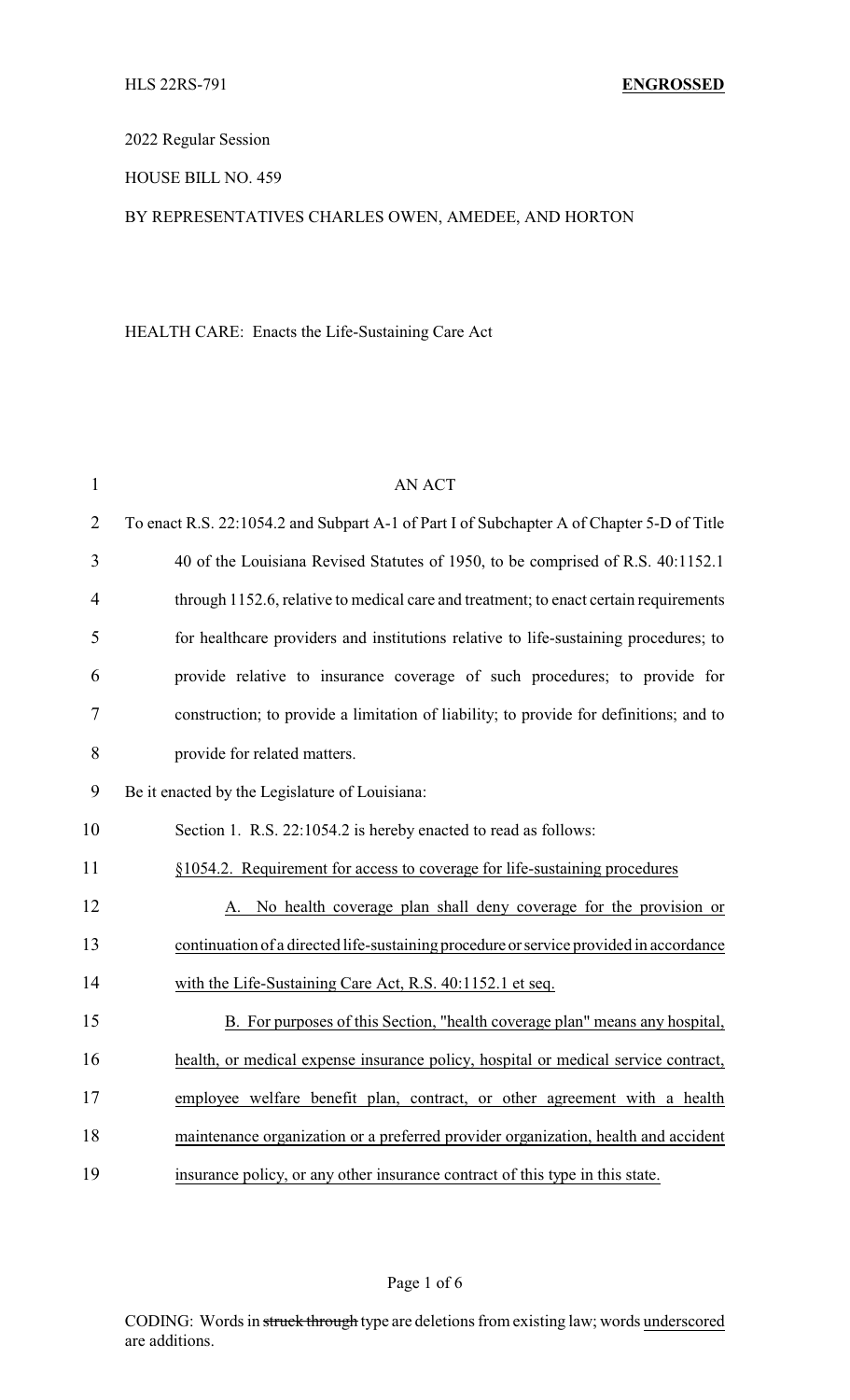| $\mathbf{1}$   | Section 2. Subpart A-1 of Part I of Subchapter A of Chapter 5-D of Title 40 of the         |
|----------------|--------------------------------------------------------------------------------------------|
| $\overline{2}$ | Louisiana Revised Statutes of 1950, comprised of R.S. 40:1152.1 through 1152.6, is hereby  |
| 3              | enacted to read as follows:                                                                |
| $\overline{4}$ | SUBPART A-1. THE LIFE-SUSTAINING CARE ACT                                                  |
| 5              | §1152.1. Short title                                                                       |
| 6              | This Subpart shall be known and may be cited as the "Life-Sustaining Care"                 |
| 7              | Act".                                                                                      |
| 8              | §1152.2. Legislative findings; purpose                                                     |
| 9              | The legislature hereby finds and declares that any patient whose desire for                |
| 10             | life-sustaining care is refused by a healthcare provider would benefit from laws           |
| 11             | providing for the continuance of life-sustaining care pending a transfer to a willing      |
| 12             | provider or institution. The purpose of this Subpart is to ensure the continued            |
| 13             | provision of healthcare procedures or services when a healthcare provider or               |
| 14             | healthcare institution declines to honor a request by a patient, or the patient's legal    |
| 15             | representative, for the provision or continuation of life-sustaining care until a transfer |
| 16             | can be effected, and to make reasonable efforts to assist in the transfer of the patient   |
| 17             | to a willing provider or institution.                                                      |
| 18             | §1152.3. Definitions                                                                       |
| 19             | As used in this Subpart, the following terms have the meaning ascribed in this             |
| 20             | Section:                                                                                   |
| 21             | "Healthcare institution" means any public or private organization,<br>(1)                  |
| 22             | corporation, partnership, sole proprietorship, association, agency, network, joint         |
| 23             | venture, or other entity that is involved in providing healthcare services, including      |
| 24             | but not limited to hospitals, clinics, medical centers, ambulatory surgical centers,       |
| 25             | private physician's offices, nursing homes, or other institutions or locations wherein     |
| 26             | healthcare services are provided to any person.                                            |
| 27             | "Healthcare provider" means any individual who may be asked to<br>(2)                      |
| 28             | participate in any way in a healthcare service, including, but not limited to a            |
| 29             | physician, physician assistant, nurse, nurse aide, medical assistant, hospital             |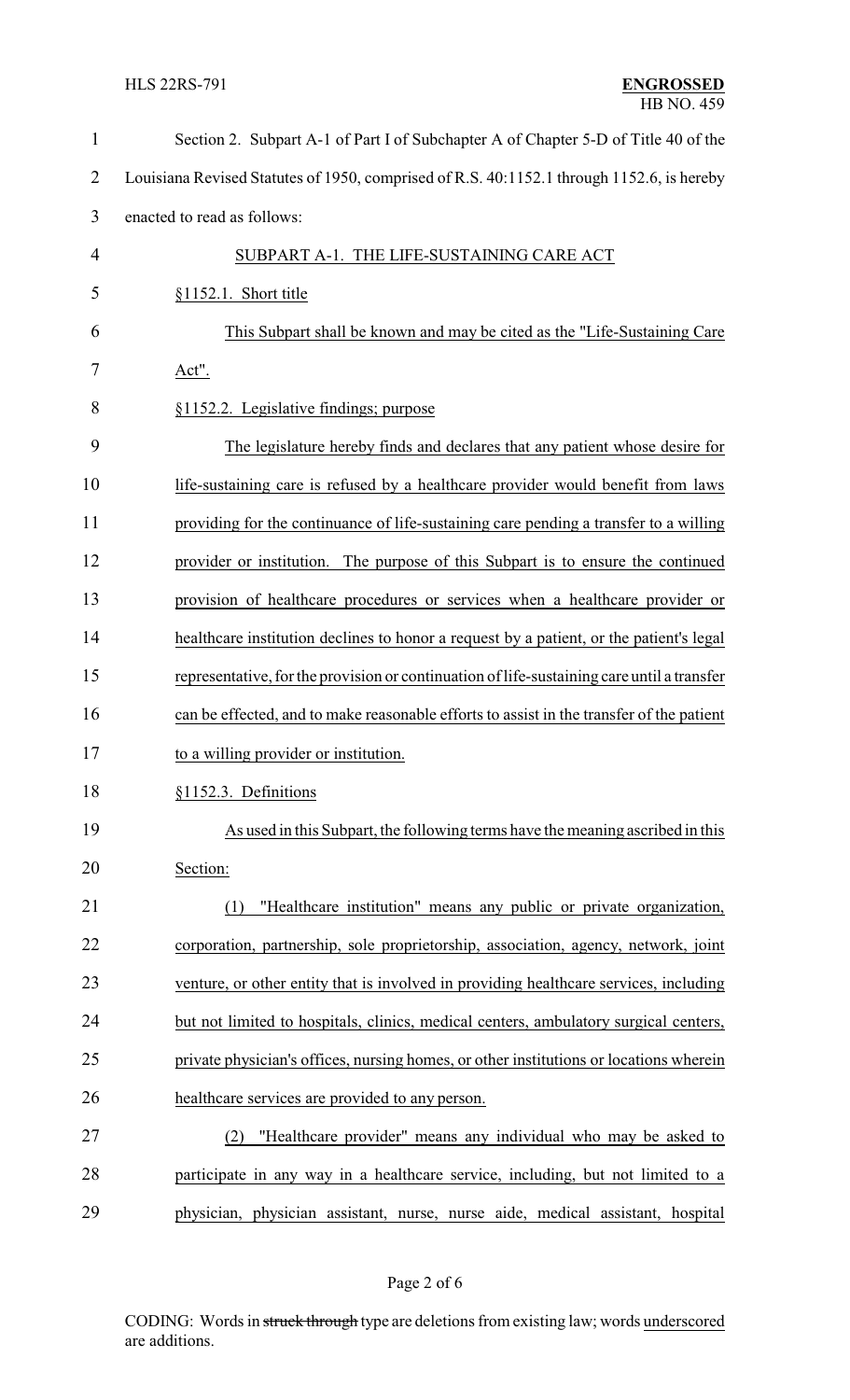| $\mathbf{1}$   | employee, clinic employee, nursing home employee, or any other person who                 |
|----------------|-------------------------------------------------------------------------------------------|
| $\overline{2}$ | furnishes or assists in the furnishing of healthcare services.                            |
| 3              | (3) "Legal representative" means a person authorized by Louisiana law to                  |
| 4              | consent to medical treatment on behalf of the patient.                                    |
| 5              | (4) "Life-sustaining procedure" means any medical procedure or intervention               |
| 6              | which, in reasonable medical judgment, has the possibility of sustaining the life of      |
| 7              | the patient.                                                                              |
| 8              | §1152.4. Provision of life-sustaining procedures                                          |
| 9              | A. If a patient, a legal representative of a patient, or an advance directive of          |
| 10             | a patient directs the provision or opposes the withdrawal of a life-sustaining            |
| 11             | procedure, a healthcare provider or healthcare institution shall ensure the provision     |
| 12             | or continuation of the directed life-sustaining procedure.                                |
| 13             | B. A healthcare provider or healthcare institution that is unwilling to provide           |
| 14             | a directed life-sustaining procedure pursuant to Subsection A of this Section may         |
| 15             | transfer the patient to another healthcare provider or healthcare institution capable     |
| 16             | of and willing to provide the procedure. Upon the identification of a capable and         |
| 17             | willing healthcare provider or healthcare institution by the patient or his legal         |
| 18             | representative, the unwilling healthcare provider or healthcare institution shall make    |
| 19             | a reasonable and good faith attempt to transfer the patient to the willing healthcare     |
| 20             | provider or healthcare institution identified by the patient or his legal representative. |
| 21             | However, the unwilling healthcare provider or healthcare institution shall make a         |
| 22             | good faith effort to ensure the provision or continuation of the directed                 |
| 23             | life-sustaining procedure. Any transfer of a patient pursuant to the provisions of this   |
| 24             | Subsection shall be conducted promptly upon agreement by the receiving healthcare         |
| 25             | provider or healthcare institution to admit the patient.                                  |
| 26             | In any instance in which the services provided to a patient for the<br>$\mathbf{C}$ .     |
| 27             | provision or continuation of a directed life-sustaining procedure are not covered by      |
| 28             | any public or private health insurance coverage, payment for the services provided        |
| 29             | in accordance with this Subpart shall remain the obligation of the patient.               |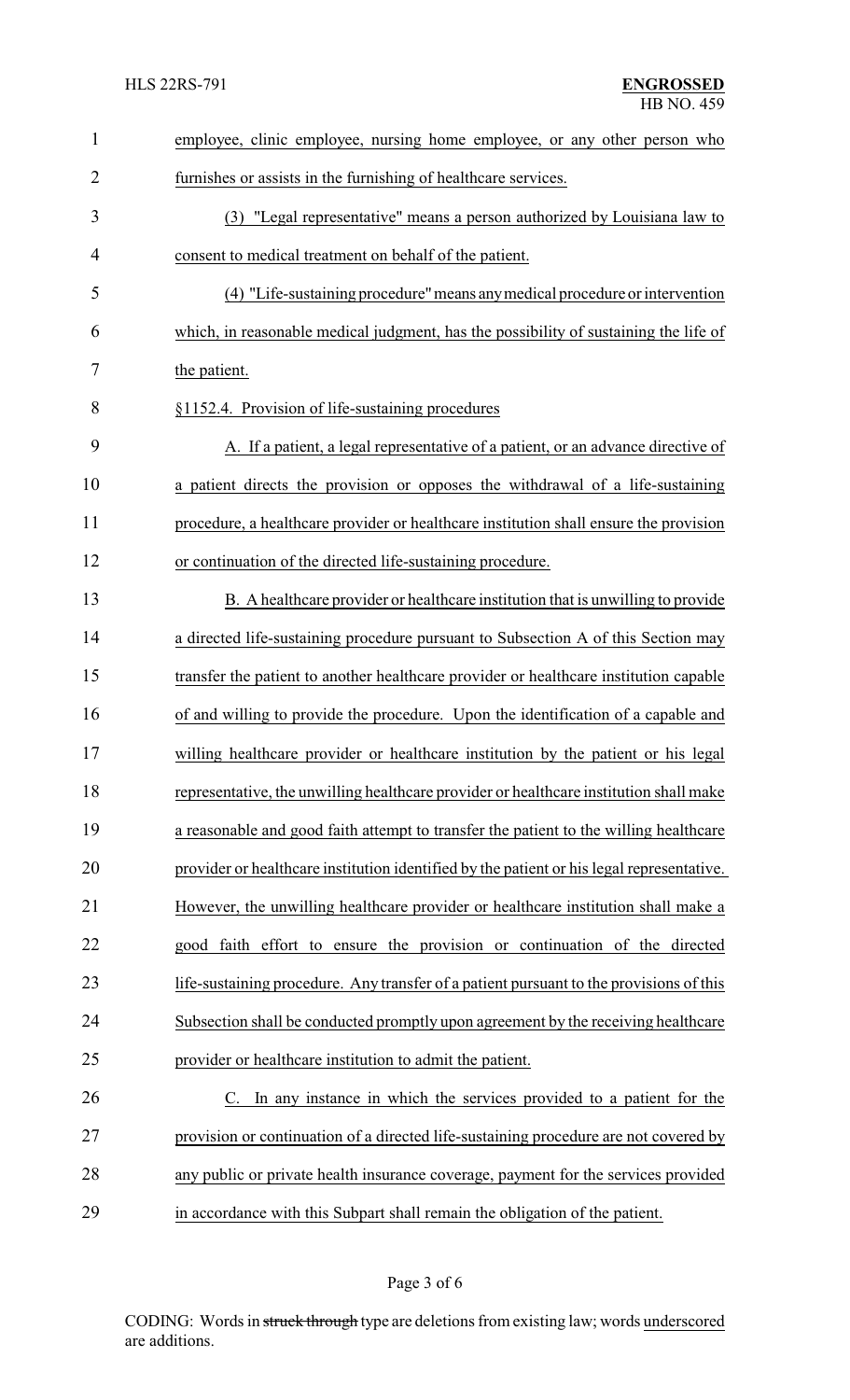| $\mathbf{1}$   | §1152.5. Advance directives and other declarations and orders not affected                      |  |  |  |
|----------------|-------------------------------------------------------------------------------------------------|--|--|--|
| $\overline{2}$ | Nothing in this Subpart shall be construed to supersede a properly signed and                   |  |  |  |
| 3              | executed living will, advance directive, declaration concerning life-sustaining                 |  |  |  |
| 4              | procedures, or physician order for scope of treatment form prepared in accordance               |  |  |  |
| 5              | with Subpart A, B, or C of this Part or any other applicable provisions of law.                 |  |  |  |
| 6              | §1152.6. Limitation of liability                                                                |  |  |  |
| $\overline{7}$ | Compliance with this Subpart shall not create, or be construed or interpreted                   |  |  |  |
| 8              | to create, a new cause of action or to create a standard of care, obligation, or duty           |  |  |  |
| 9              | that provides a basis for a cause of action.                                                    |  |  |  |
| 10             | Section 3. Any provision of this Act held to be invalid or unenforceable by its terms,          |  |  |  |
| 11             | or as applied to any person or circumstance, shall be construed so as to give it the maximum    |  |  |  |
| 12             | effect permitted by law, unless such holding is one of utter invalidity or unenforceability,    |  |  |  |
| 13             | in which event such provision shall be deemed severable in accordance with R.S. 24:175,         |  |  |  |
| 14             | and shall not affect the remainder hereof or the application of such provision to other persons |  |  |  |
| 15             | not similarly situated or to other, dissimilar circumstances.                                   |  |  |  |
|                |                                                                                                 |  |  |  |

## DIGEST

The digest printed below was prepared by House Legislative Services. It constitutes no part of the legislative instrument. The keyword, one-liner, abstract, and digest do not constitute part of the law or proof or indicia of legislative intent. [R.S. 1:13(B) and 24:177(E)]

| HB 459 Engrossed | 2022 Regular Session | Charles Owen |
|------------------|----------------------|--------------|
|                  |                      |              |

**Abstract:** Enacts the Life-Sustaining Care Act which establishes a duty for healthcare providers and institutions to provide life-sustaining care in certain instances.

Proposed law provides that its purpose is to ensure the continued provision of healthcare procedures or services when a healthcare provider or healthcare institution declines to honor a request by a patient, or the patient's legal representative, for the provision or continuation of life-sustaining care until a transfer can be effected, and to make reasonable efforts to assist in the transfer of the patient to a willing provider or institution.

Proposed law defines "life-sustaining care" as anymedical procedure or intervention which, in reasonable medical judgment, has the possibility of sustaining the life of the patient.

Proposed law stipulates that if a patient, a legal representative of a patient, or an advance directive of a patient directs the provision or opposes the withdrawal of a life-sustaining procedure, a healthcare provider or institution shall ensure the provision or continuation of the directed life-sustaining care.

Proposed law authorizes healthcare providers and institutions that are unwilling to provide a directed life-sustaining procedure to transfer the patient to another healthcare provider or

## Page 4 of 6

CODING: Words in struck through type are deletions from existing law; words underscored are additions.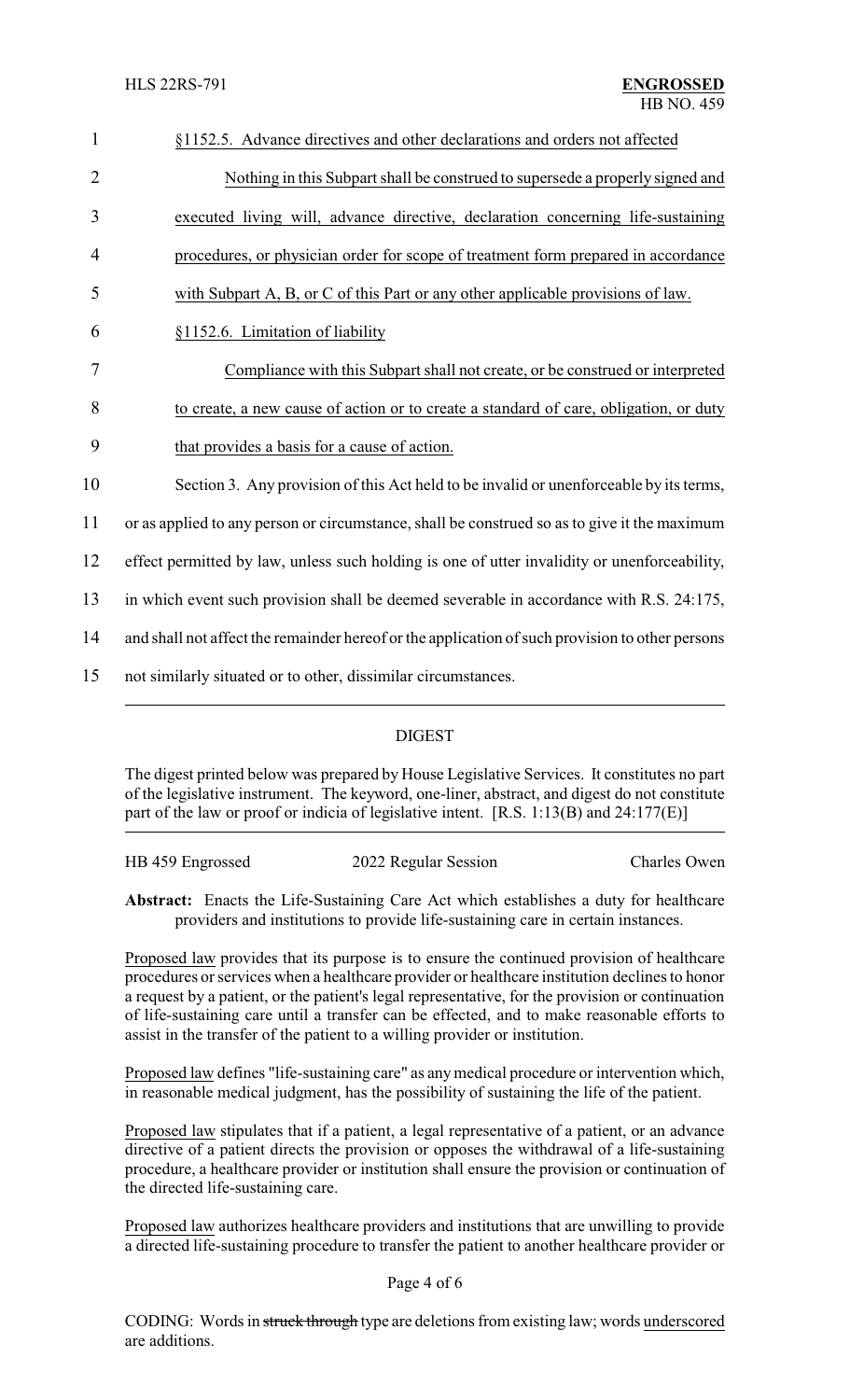healthcare institution capable of and willing to provide the procedure. Provides for the process by which such a transfer may be effected.

Proposed law stipulates that nothing therein shall be construed to supersede a properly signed and executed living will, advance directive, declaration concerning life-sustaining procedures, or physician order for scope of treatment form prepared in accordance with applicable provisions of present law.

Proposed law provides that compliance with proposed law shall not create, or be construed or interpreted to create, a new cause of action or to create a standard of care, obligation, or duty that provides a basis for a cause of action.

Proposed law prohibits health coverage plans from denying coverage for the provision or continuation of a directed life-sustaining procedure or service delivered in accordance with proposed law. Provides that for purposes of proposed law, "health coverage plan" means any hospital, health, or medical expense insurance policy, hospital or medical service contract, employee welfare benefit plan, contract, or other agreement with a health maintenance organization or a preferred provider organization, health and accident insurance policy, or any other insurance contract of this type in this state.

Proposed law stipulates that when services provided to a patient for the provision or continuation of a directed life-sustaining procedure are not covered by any public or private health insurance coverage, payment for the services provided in accordance with proposed law shall remain the obligation of the patient.

(Adds R.S. 22:1054.2 and R.S. 40:1152.1-1152.6)

## Summary of Amendments Adopted by House

- The Committee Amendments Proposed by House Committee on Health and Welfare to the original bill:
- 1. Provide within the La. Insurance Code (Title 22 of present law) that no health coverage plan shall deny coverage for the provision or continuation of a directed life-sustaining procedure or service provided in accordance with proposed law.
- 2. Revise legislative findings and purpose language provided in proposed law.
- 3. Revise the definitions of "legal representative" and "life-sustaining procedure" provided in proposed law.
- 4. Revise proposed law pertaining to transfer of patients in instances in which a healthcare provider or healthcare institution is unwilling to provide a directed life-sustaining procedure pursuant to proposed law.
- 5. Stipulate that when services provided to a patient for the provision or continuation of a directed life-sustaining procedure are not covered by any public or private health insurance coverage, payment for the services provided in accordance with proposed law shall remain the obligation of the patient.
- 6. Stipulate that nothing in proposed law shall be construed to supersede a properly signed and executed living will, advance directive, declaration concerning life-sustaining procedures, or physician order for scope of treatment form prepared in accordance with applicable provisions of present law.